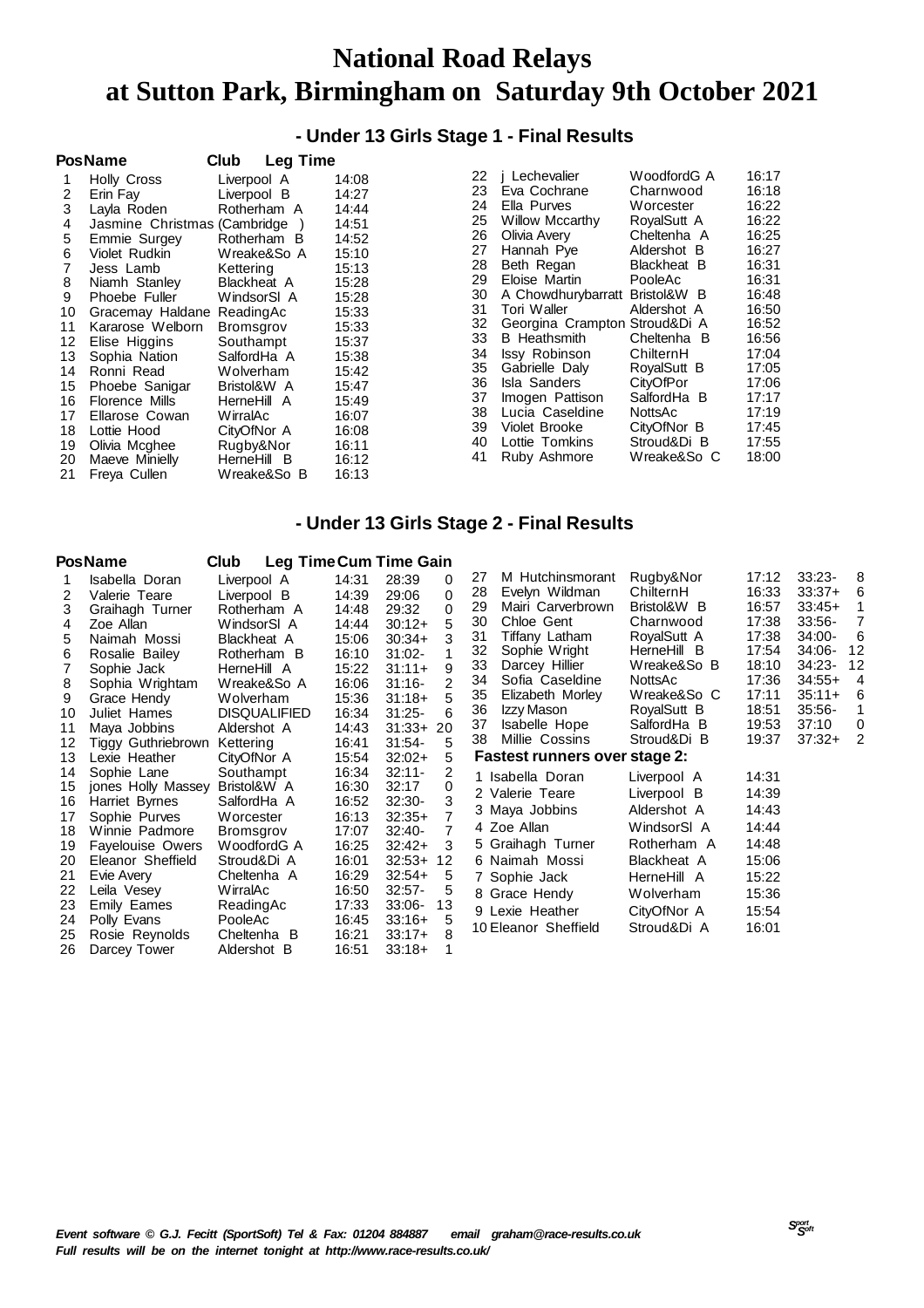## **National Road Relays at Sutton Park, Birmingham on Saturday 9th October 2021**

 **- Under 13 Girls Stage 3 - Final Results**

|                   | <b>PosName</b>          | Club        |             | <b>Leg Time Cum Time Gain</b> |             |              |  |
|-------------------|-------------------------|-------------|-------------|-------------------------------|-------------|--------------|--|
| 1                 | <b>Bailey Hughes</b>    | Liverpool A |             | 14:38                         | 43:17       | 0            |  |
| 2                 | Lexie Ellis             | Liverpool B |             | 14:39                         | 43:45       | 0            |  |
| 3                 | Grace Igoe              |             | Rotherham A | 14:28                         | 44:00       | 0            |  |
| 4                 | Luciana Smith           |             | Blackheat A | 14:54                         | $45:28+$    | 1            |  |
| 5                 | Luan Power              |             | Wreake&So A | 14:36                         | $45:52+$    | 3            |  |
| 6                 | Tara Ferguson           |             | WindsorSI A | 15:44                         | 45:56-      | 2            |  |
| $\overline{7}$    | Orla Wright             | HerneHill A |             | 15:13                         | 46:24       | 0            |  |
| 8                 | Jemima Davey            | Kettering   |             | 14:41                         | $46:35+$    | 4            |  |
| 9                 | Matilda Robertson       | Aldershot A |             | 15:02                         | $46:35+$    | 2            |  |
| 10                | Maddie Thomson          |             | Cheltenha A | 14:31                         | $47:25+ 11$ |              |  |
| 11                | Natasha Wynn            |             | WoodfordG A | 14:53                         | $47:35+$    | 8            |  |
| $12 \overline{ }$ | Esther Lovell           |             | Rotherham B | 16:51                         | 47:53-      | 6            |  |
| 13                | Lucy Horton             | Wolverham   |             | 16:39                         | 47:57-      | 4            |  |
| 14                | <b>G</b> Rittersherratt |             | Bristol&W A | 16:10                         | $48:27+$    | 1            |  |
| 15                | Amber Goddard           | CityOfNor A |             | 16:27                         | 48:29-      | 2            |  |
| 16                | Lucy Tebbett            | Worcester   |             | 15:58                         | $48:33+$    | $\mathbf{1}$ |  |
| 17                | Francesca Joslin        | Southampt   |             | 16:36                         | 48:47-      | 3            |  |
| 18                | Isla Pastor             | WirralAc    |             | 15:55                         | $48:52+$    | 4            |  |
| 19                | Sasha Bartalotta        |             | SalfordHa A | 16:22                         | 48:52-      | 3            |  |
| 20                | Josie Steer             |             | Cheltenha B | 16:24                         | $49:41+$    | 5            |  |
| 21                | Caitlin Pridden         | Bromsgrov   |             | 17:04                         | 49:44-      | 3            |  |
| 22                | Isabella Wood           | ReadingAc   |             | 16:40                         | $49:46+$    | 1            |  |
|                   |                         |             |             |                               |             |              |  |

| 23.<br>Amelia Drew<br>24<br>Claudia Terrell<br>25<br>Marle Nkoane<br>Eleanor Champion<br>26<br>27<br>Amy Jones<br>Millie Pope<br>28<br>Freya Suart<br>29<br>Nyah Stretton<br>30<br>Emilie Cherel<br>31<br>32<br>Imogen Neal<br>33<br>Phoebe Ewles<br>34<br>Eleanor Morley<br>35<br>Millie Battisson | PooleAc<br>Rugby&Nor<br>ChilternH<br>Aldershot B<br>Stroud&Di A<br>Bristol&W B<br>Charnwood<br>NottsAc<br>HerneHill B<br>RoyalSutt A<br>(Cambridge<br>$\lambda$<br>Wreake&So C<br>Wreake&So B | 16:42<br>16:54<br>16:41<br>17:03<br>17:32<br>17:03<br>17:14<br>16:24<br>17:26<br>17:38<br>20:21<br>16:38 | 49:58+<br>$50:17+$<br>$50:18+$<br>50:21<br>50:25-<br>$50:48+$<br>$51:10+$<br>$51:19+$<br>$51:32+$<br>$51:38-$<br>51:46-<br>$51:49+$<br>$52:01 -$ | 1<br>3<br>3<br>0<br>$\overline{7}$<br>1<br>1<br>4<br>$\mathbf{1}$<br>$\mathbf{1}$<br>23<br>1 |
|-----------------------------------------------------------------------------------------------------------------------------------------------------------------------------------------------------------------------------------------------------------------------------------------------------|-----------------------------------------------------------------------------------------------------------------------------------------------------------------------------------------------|----------------------------------------------------------------------------------------------------------|--------------------------------------------------------------------------------------------------------------------------------------------------|----------------------------------------------------------------------------------------------|
|                                                                                                                                                                                                                                                                                                     |                                                                                                                                                                                               | 17:38                                                                                                    |                                                                                                                                                  | 2                                                                                            |
| Fastest runners over stage 3:                                                                                                                                                                                                                                                                       |                                                                                                                                                                                               |                                                                                                          |                                                                                                                                                  |                                                                                              |
| 1 Grace Igoe                                                                                                                                                                                                                                                                                        | Rotherham A                                                                                                                                                                                   | 14:28                                                                                                    |                                                                                                                                                  |                                                                                              |
| 2 Maddie Thomson                                                                                                                                                                                                                                                                                    | Cheltenha A                                                                                                                                                                                   | 14:31                                                                                                    |                                                                                                                                                  |                                                                                              |
| 3 Luan Power                                                                                                                                                                                                                                                                                        | Wreake&So A                                                                                                                                                                                   | 14:36                                                                                                    |                                                                                                                                                  |                                                                                              |
| 4 Bailey Hughes                                                                                                                                                                                                                                                                                     | Liverpool A                                                                                                                                                                                   | 14:38                                                                                                    |                                                                                                                                                  |                                                                                              |
| 5 Lexie Ellis                                                                                                                                                                                                                                                                                       | Liverpool B                                                                                                                                                                                   | 14:39                                                                                                    |                                                                                                                                                  |                                                                                              |
| 6 Jemima Davey                                                                                                                                                                                                                                                                                      | Kettering                                                                                                                                                                                     | 14:41                                                                                                    |                                                                                                                                                  |                                                                                              |
| 7 Natasha Wynn                                                                                                                                                                                                                                                                                      | WoodfordG A                                                                                                                                                                                   | 14:53                                                                                                    |                                                                                                                                                  |                                                                                              |
| 8 Luciana Smith                                                                                                                                                                                                                                                                                     | Blackheat A                                                                                                                                                                                   | 14:54                                                                                                    |                                                                                                                                                  |                                                                                              |
| 9 Matilda Robertson                                                                                                                                                                                                                                                                                 | Aldershot A                                                                                                                                                                                   | 15:02                                                                                                    |                                                                                                                                                  |                                                                                              |
| 10 Orla Wright                                                                                                                                                                                                                                                                                      | HerneHill<br>A                                                                                                                                                                                | 15:13                                                                                                    |                                                                                                                                                  |                                                                                              |

#### **Fastest of all legs — Final**

|     | <b>Holly Cross</b>   | Liverpool | A | 14:08   | (1) |
|-----|----------------------|-----------|---|---------|-----|
| 2   | Erin Fay             | Liverpool | В | 14:27   | (1) |
| 3   | Grace Igoe           | Rotherham | A | 14:28   | (3) |
| 4   | Maddie Thomson       | Cheltenha | A | 14:31   | (3) |
| $=$ | Isabella Doran       | Liverpool |   | A 14:31 | (2) |
| 6   | Luan Power           | Wreake&So |   | A 14:36 | (3) |
| 7   | <b>Bailey Hughes</b> | Liverpool | A | 14:38   | (3) |
| 8   | Valerie Teare        | Liverpool | В | 14:39   | (2) |
|     | Lexie Ellis          | Liverpool | В | 14:39   | (3) |
| 10  | Jemima Davey         | Kettering |   | 14:41   | (3) |